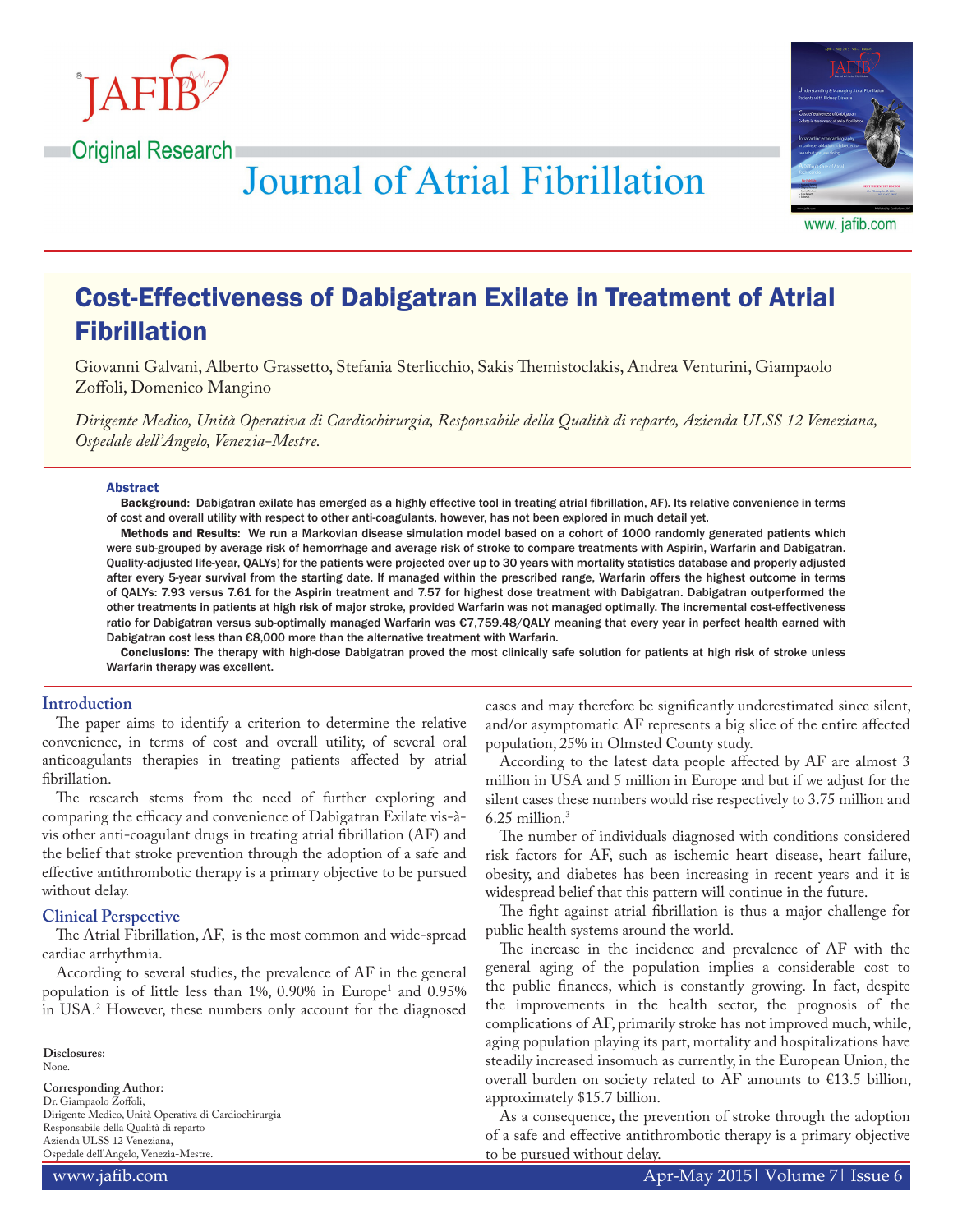

#### **Methods**

The work was carried out on a virtual sample of patients with atrial fibrillation and with an average age of 75 years.

On the basis of the results from Randomized RE-LY trial, we developed a decision-analysis model to compare the cost and quality-adjusted survival granted by the antithrombotic therapies with Aspirin, Warfarin and Dabigatran, either 2\*110mg/die and 2\*150mg/die doses for each category of patients.

To run our cost-efficiency analysis we utilize a Markovian model so that the creation of the follow-up is guided by the probabilities related to the case records of atrial fibrillation only and does not suffer interferences due to clinical events of other nature.

We generated our 1,000 patients sample by assigning to each combined age and gender of the patient a probability of being picked up consistent with the data of the actuarial life table of the US Social Security Administration4 and we do so implementing the Microsoft Excel's RANDOM() function.

We set the Dabigatran treatment cost at 6.00€/day, based on an average of selling prices found online for an overall cost of €2,190/yr.

Wanting to determine which is the most cost-effective treatment for each category of patients, and not in overall terms, we group the hypothetical cohort based on the average risk of hemorrhage and the average risk of stroke using respectively the HEMORR2AGES and the CHADS2 score.

HEMORR2AGES is the acronym of a 11-item scoring system, developed by Gage BF, Yan Y Milligan PE, et al. for estimating the risk of major bleeding in patients based on:<sup>5</sup>

• Hepatic or renal disease

- Ethanol abuse
- Malignancy

| Table 1:          | Incidence of major bleeding according to HEMORR2AGES score |                |  |  |
|-------------------|------------------------------------------------------------|----------------|--|--|
| <b>Risk Score</b> | Incidence of Major Bleeding (Bleeds per 100 patient-yrs)   | 95% CI         |  |  |
| $\Omega$          | 1.9                                                        | $(0.6-4.4)$    |  |  |
| $\mathbf{1}$      | 2.5                                                        | $(1.3-4.3)$    |  |  |
| $\mathfrak{p}$    | 5.3                                                        | $(3.4 - 8.1)$  |  |  |
| 3                 | 8.4                                                        | $(4.9 - 13.6)$ |  |  |
| 4                 | 10.4                                                       | $(5.1 - 18.9)$ |  |  |
| $\geq 5$          | 12.3                                                       | $(5.8-23.1)$   |  |  |

- Older age, ≥75
- Reduced platelet count or function
- Rebleeding risk, i.e.: prior bleed
- Anemia
- Genetic factors, CYP2C9 variant
- Excessive fall risk
- Stroke

The presence of every risk factor contributes 1 point to the final score, except prior bleeding which is assigned a weight of 2 which will be between 0 and 12.

CHADS2 is a score based on several clinical parameters built to estimate the likelihood of stroke in patients affected by non-rheumatic atrial fibrillation, AF. It is based on the following conditions $\mathfrak{h}$ :

- Congestive heart failure
- Hypertension: blood pressure consistently above 140/90 mmHg
- Age ≥75 years
- Diabetes mellitus
- Prior stroke or Transient Ischemic Attack, TIA

Again, every condition contributes 1 point, with the exception of prior stroke or TIA which is assigned a weight of 2 to the final score.

To accommodate the natural distribution of patients depending on their CHADS2 and HEMORR2AGES scores, we utilize three sub-groups for each score, tables 6 and 7:

Once we have randomly – but consistently – generated our "virtual" patient we simulate how his follow-up will be. We extended the simulation of the follow-up period up to 30 years, convinced by the fact that the number of patients that would outlive such period, taken into account that the average age of the sample is around 75, will be few enough not to be statistically relevant – nor influential on the calculations as well.

Each follow-up year is associated with an utility level going from 0 to 1, where 1 represents a perfect state of health and 0 is given to death. The utility values associated with each adverse event were assigned according to the following table7 and were determined through a questionnaire by the same patients observed during the RE-LY trial:

Even if some health states may be considered worse than death when they cause extreme pain and discomfort, thus having negative scores, we here decided to put a floor at 0.

Cardiovascular events, however, do not account themselves for all reduction in the yearly life utility of patients. Mortality rate was introduced in the calculation of patients' QALYs and continuously adjusted, with a frequency of five years to take into account the increased likelihood of the patients of dying as they age. Mortality rates were derived manipulating the data found in CDC/NCHS, National Vital Statistics System database<sup>8</sup> and suitably linking them to a function which assigned a value of 1 if the observed

| Table 2:          | Incidence of stroke according to CHADS2 score |                |  |
|-------------------|-----------------------------------------------|----------------|--|
| <b>Risk Score</b> | Incidence of Stroke(%)                        | 95% CI         |  |
| $\Omega$          | 1.9                                           | $(1.2-3.0)$    |  |
| $\mathbf{1}$      | 2.8                                           | $(2.0-3.8)$    |  |
| $\overline{2}$    | 4.0                                           | $(3.1 - 5.1)$  |  |
| 3                 | 5.9                                           | $(4.6 - 7.3)$  |  |
| $\overline{4}$    | 8.5                                           | $(6.3-1.1)$    |  |
| 5                 | 12.5                                          | $(8.2 - 17.5)$ |  |
| 6                 | 18.2                                          | $(10.5-27.4)$  |  |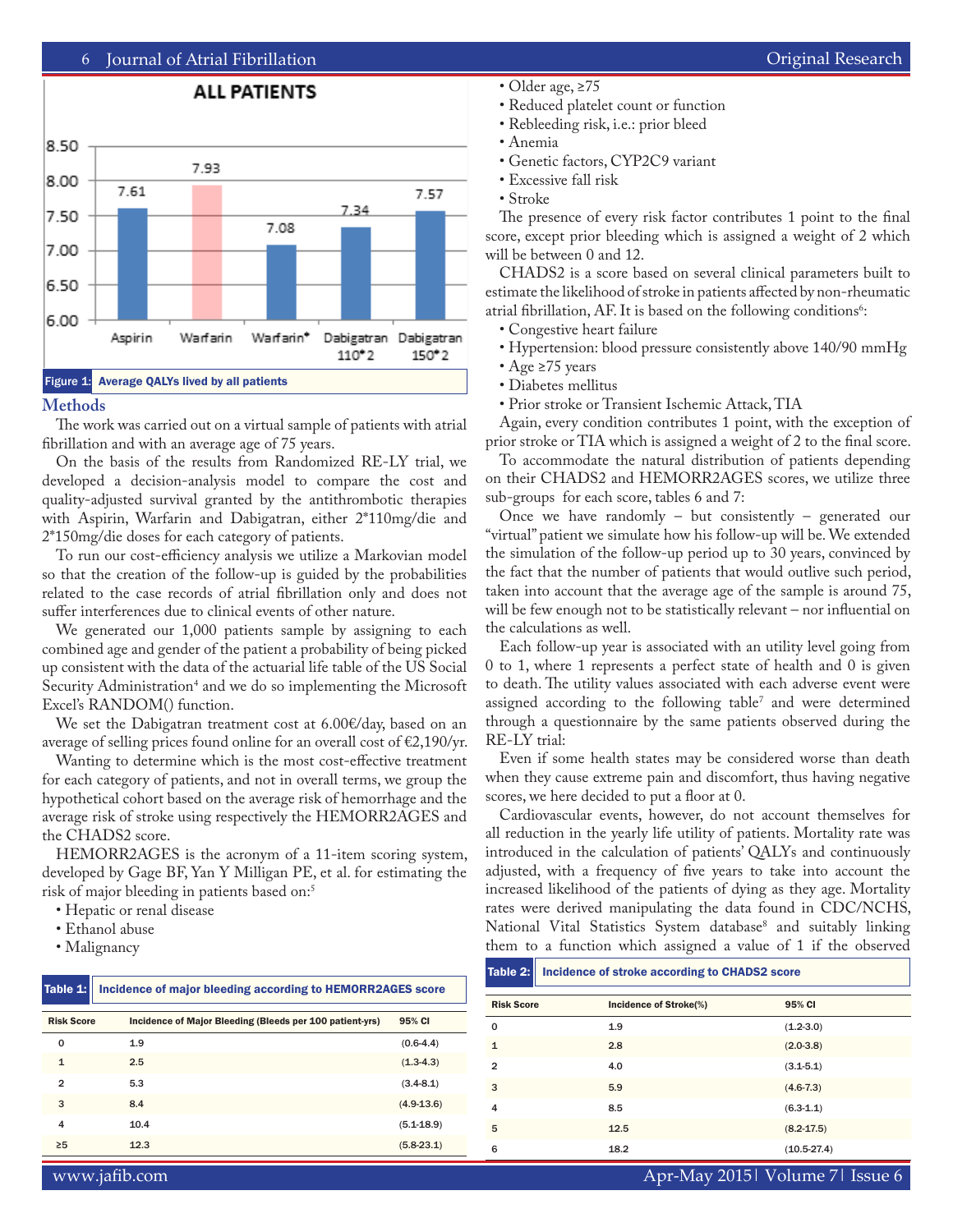

patient survived in that year or a value of 0 if that patient died with probabilities in accordance with the mortality table values.

Once a complete 30-year follow-up is generated for each patient we can compute the average QALYs for the different treatments. We can thus compute the overall average QALYs and the average QALYs for patients with high CHADS2 and HEMORR2AGES scores to compare the differences in efficacy of the four therapies according to their reported scores.

Is crucial to notice that, unlike patients treated with Aspirin and Dabigatran, patients that were administered Warfarin had their overall utility also affected by the time on therapeutic range, TTR. TTR is the percentage of time the patients treated with vitamin K antagonists manage to stay inside their prescribed INR.

This is of paramount importance because, as it was proven by Stuart J. Connolly et al. in a study published on "Circulation – the Journal of American Heart Association",<sup>9</sup> little benefit exists over antiplatelet therapy if the TTR of the treated patients falls below a determined threshold that varies among countries and centers but can be estimated between 58% and 65% and is achieved by just two thirds of the sample.

As emerged from this study for patients at centers with TTRs above the median,  $\geq 65\%$ , oral anticoagulant, OAC reduced vascular events more than 2-fold, RR, 2.14; 95% CI, 1.61 to 2.85; P-value < 0.0001 while for patients at centers with mean TTRs below the median, < 65%, no statistical significant reduction in events occurred with OAC, relative risk, 0.93; 95% CI, 0.70 to 1.24; P-value= 0.61.

As a consequence, before putting the averages at comparison and re-iterate the simulation to see if there is any consistent and statistically relevant difference among the therapies, we must adjust the utility derived by the treatment with Warfarin by taking into account for the incremental "disutility" caused by not being in range, the target range defined by the guidelines in force now is an INR of 2 to 3.10

[U]Wadjusted = [U]W ∈ range \* p(range) + [U]Wnot ∈ rang \*

|            | Table 3:   patients distribution according to CHADS2 score |        |  |
|------------|------------------------------------------------------------|--------|--|
| CHADS2 0-1 |                                                            | 31.90% |  |
| CHADS2 2   |                                                            | 35,60% |  |
| CHADS2 3-6 |                                                            | 32.50% |  |

[U]Wadjusted = [U]W∈range - ([U]W ∈ range - [U]Wnot ∈ range) \*  $p(not \in range)$ 

where

 $[U]W$ not ∈ range =  $[U]$ no $AF - ([U]$ no $AF - [U]W \in range$ <sup>\*</sup>RR

To find "\ left\ \[U\ right\ \]\ \ no\ AF" we run another simulation where the yearly utility of our hypothetical cohort of patients is only affected by the mortality rate values derived from our previous table.<sup>11</sup>

After having run 20 simulations we decide to use 10 as the average QALYs lived by the patients not affected by AF, mean: 10.035, standard deviation: 0.30 and to use such number as our base-case.

For what concerns the determination of RR we compute the proportion of patients who experienced an adverse event in both the first and the second two quartiles, so they are respectively divided into "not in range" and "in range" and divide the former by the latter.

 $(RR=(\% \text{ of } "not\ \in \mathbb{R}) \text{ (space \' patients, adverse event)}/(\% \text{ of } "in\ \mathbb{R})$ range\ "patients,adverseevent))

We decide to base our calculations on the values including stroke, myocardial infarction, systemic embolism, vascular death and major hemorrhage due to their greater comprehensiveness.

Last but not least, we must remember that the implementation of a Markov model implies that the outcomes are modeled as a transition from an health state to another, i.e. "well" in year 4 to "Myocardial Infarction" in year 5 and that we are assuming the transition probabilities remain constant notwithstanding the emergence of an adverse event or an occurred transition.

## **Results**

After having run our simulation for 20 times we calculate the average QALYs lived under each therapy.

As expected, if we take into consideration the whole cohort of patients we see that Warfarin, if well managed within the prescribed range, offers the highest outcome in terms of QALYs: 7.93, followed by Aspirin,7.61 QALYs and the two treatments with Dabigatran,7.57 for the 2\*150mg/die dose and 7.34 for the Dabigatran 2\*110mg/die dose.

The QALYs obtained with Warfarin, however, drop dramatically to 7.08 if they are adjusted by the portion of patients outside therapeutic range for more than 35% of the time, making Warfarin

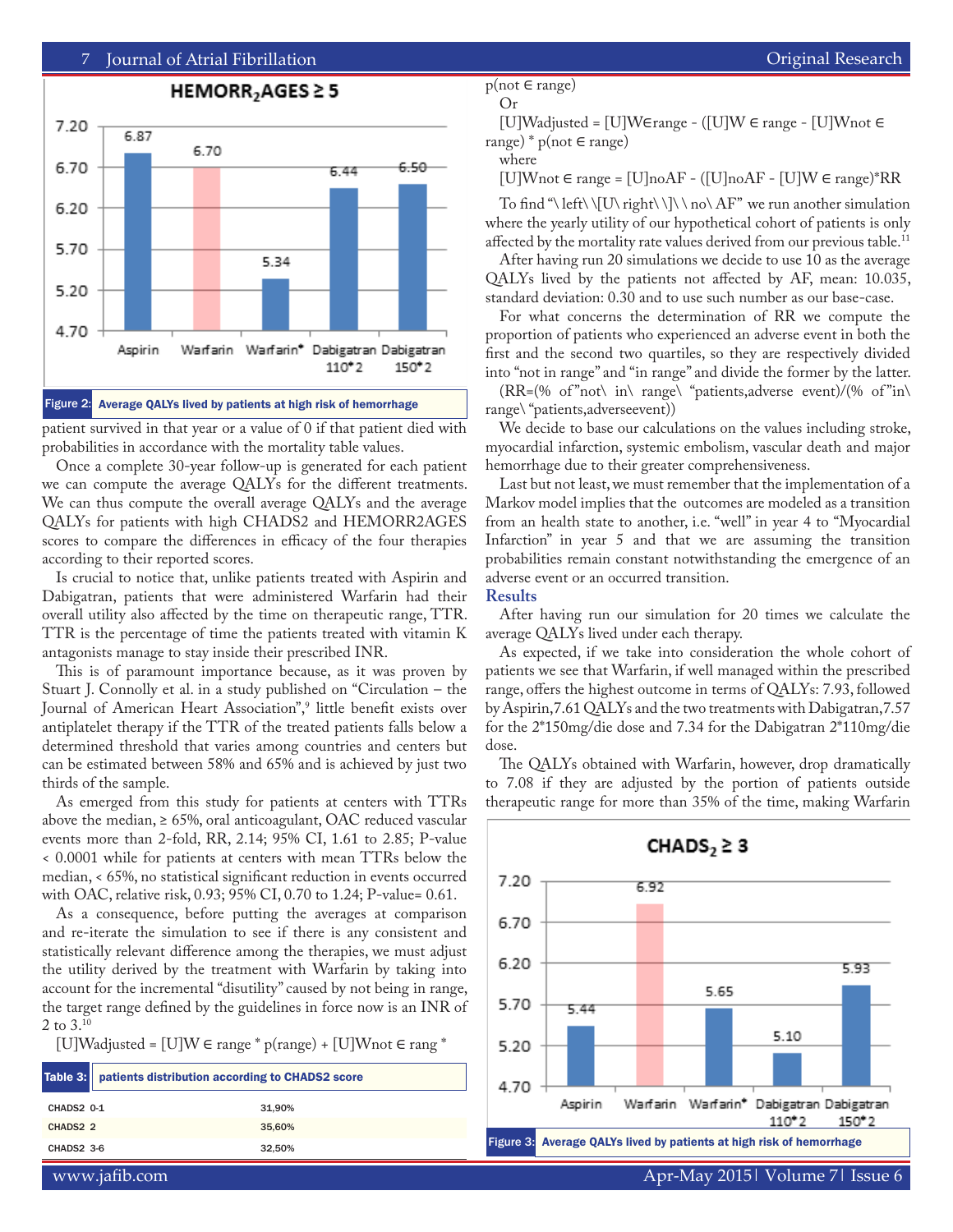the least effective therapy.

If we now consider the patients at high risk of major bleeding events, HEMORR2AGES score  $\geq$  5, Aspirin proves to be the best choice at 6.87 QALYs, with 0.17 QALYs over Warfarin,TTR≥65%, 0.37 QALYs over Dabigatran 2\*150mg/die,6.50 QALYs, 0.43 QALYs over Dabigatran 2\*110mg/die,6.44 QALYs and 1.53 QALYs over the adjusted Warfarin, 5.34 QALYs.

Dabigatran 2\*150mg/die is instead the best alternative for patients at high risk of major stroke(CHADS2 score  $\geq$  3) with an average of 5.93 QALYS. The QALYs of the other therapies were: 5.44 for the Aspirin, 6.92 and 5.56 for Warfarin,TTR≥65% and TTR≤65% respectively and 5.10 for Dabigatran 2\*110mg/die.

To sum up, Warfarin would be the best choice overall and especially for patients with high risk of stroke, but only provided that the therapy is managed well enough to maintain the INR within the prescribed range for at least 65% of the treatment time. Nonetheless, even if most of the centers in almost all advanced countries succeed in keeping within range the vast majority of patients with AF, there are still many that are still not able to reach a TTR of 60%, among them, Belgium(9).

The therapy with Dabigatran, in its 2\*150mg/die dosage, provides instead the most clinically safe solution for patients at high risk of stroke,CHADS2 score ≥ 3 unless INR control was excellent (i.e. top quartile).

#### **Cost effectiveness in detail**

 Applying the Incremental Cost-Effectiveness Ratio, ICER to Dabigatran 150mg twice daily and Warfarin using the following data:

€2.5 per tablet for Dabigatran 150mg

€1.5 per month, tablets + €450 per year, INR monitoring for Warfarin.<sup>12</sup>

We get an ICER of €7,759.48/QALY, meaning that every year in perfect health earned with Dabigatran cost less than €8,000 more than the alternative treatment with Warfarin.

#### **Discussion**

On the basis of what has been argued so far and the results of the complex statistical work just described, the clinical fields in which the analyzed oral anticoagulants optimally perform their therapeutic action in the treatment of atrial fibrillation have been identified and their relative cost effectiveness has been evaluated.

As a consequence the following considerations can be made:

For a patient with an average risk of major hemorrhage,  $(\approx 3\%/y)$ the most cost-effective therapy depended on stroke risk.

For patients with the lowest stroke rate (CHADS2 stroke score of 0) only Aspirin was cost-effective.

For patients with a moderate stroke rate (CHADS2 score of 1 or 2) warfarin was cost-effective unless the risk of hemorrhage was high or quality of international normalized ratio control was poor, time in the therapeutic range <57.1%.

For patients with a high stroke risk (CHADS2 stroke score ≥3), Dabigatran 150 mg, twice daily was cost-effective unless International

|                  | Table 4:   patients distribution according to HEMORR2AGES score |       |  |
|------------------|-----------------------------------------------------------------|-------|--|
|                  | HEMORR2AGES 0-1                                                 | 40.3% |  |
| HEMORR2AGES 2-4  |                                                                 | 39.2% |  |
| HEMORR2AGES 5-12 |                                                                 | 20.5% |  |

Table 5: Utility values of adverse clinical events according to RE-LY trial questionnaire

| <b>Clinical Event</b>           | <b>Base case</b> | Range        |  |  |
|---------------------------------|------------------|--------------|--|--|
| Neurological event with residua |                  |              |  |  |
| Mild                            | 0.75             | $0 - 1.0$    |  |  |
| Moderate to severe              | 0.39             | $0 - 1.0$    |  |  |
| Recurrent                       | 0.12             | $0 - 0.5$    |  |  |
| <b>Temporary states</b>         |                  |              |  |  |
| Major bleeding, other than ICH  | 0.8              | $0.5 - 0.99$ |  |  |
| Minor bleeding                  | 0.8              | $0.5 - 0.99$ |  |  |
| Initiating warfarin therapy     | 0.98             | $0.9 - 1.0$  |  |  |
| <b>Myocardial infarction</b>    | 0.87             | $0.8 - 0.9$  |  |  |

Normalized Ratio control was excellent (i.e. time in the therapeutic range >72.6%).

Neither Dabigatran 110 mg nor dual therapy (Aspirin and Clopidogrel) was cost-effective.

Is a clear need that all centers in which AF treatment takes place should attempt to achieve the highest possible TTR although this is challenging and the existing economic conditions of the health administration may oppose it.

In any case, in the light of current data, it is essential that clinics, hospitals, and in general any medical center, assess the TTR achieved by its patients and even if the values of this parameter can vary greatly from subject to subject, it is necessary to set a minimum target TTR of 60-65%.

We would thus encourage the staff of medical facilities – that for biological, systematic, economic or other reasons cannot achieve proper TTR level – to prefer the use of Dabigatran to Warfarin or Aspirin in patients with atrial fibrillation.

### **Conclusion**

 Our work are based on modeling and a set of prior data, it may thus be possible that the results of this simulation may not be applicable to settings, different to the one that was utilized.

## **References**

- 1. Stewart S, Murphy N, Walker A, McGuire A, McMurray J. Cost of an emerging epidemic: an economic analysis of atrial fibrillation in the UK. PubMed. 2004; 286-292.
- 2. Go SA, Hylek E, Phillips K, Chang Y, Henault L, Selby J, Singer D. Prevalence of Diagnosed Atrial Fibrillation in AdultsNational Implications for Rhythm Management and Stroke Prevention: the Anticoagulation and Risk Factors In Atrial Fibrillation, ATRIA Study. JAMA. 2001; 285(18):2370-2375.
- 3. Miyasaka Y, Barnes M, Gersh B, Cha S, Bailey K, Abhayaratna W, Seward J, Tsang T. Secular Trends in Incidence of Atrial Fibrillation in Olmsted County, Minnesota, 1980 to 2000, and Implications on the Projections for Future Prevalence. Circulation, American Heart Association. 2006; 114: 119-125.
- 4. Administration, Social Security. Actuarial Life Table. [Online] http://www.ssa. gov/oact/STATS/table4c6.html.
- 5. Gage BF, Yan Y, Milligan PE, Waterman AD, Culverhouse R, Rich MW, Radford MJ. Clinical classification schemes for predicting hemorrhage: results from the National Registry of Atrial Fibrillation. Am Heart J. 2006; 151:713-9.
- 6. Gage BF, Waterman AD, Shannon W, Boechler M, Rich MW, Radford MJ. Validation of clinical classification schemes for predicting stroke: results from the National Registry of Atrial Fibrillation. JAMA. 2001; 285:2864-70.
- 7. Gage F, Shah M. Cost-effectiveness of Dabigatran for stroke prophylaxis in atrial fibrillation. Circulation. 2011; 123:2562-2570
- 8. CDC/NCHS National Vital Statistics System. Death rates by 10-year age groups: